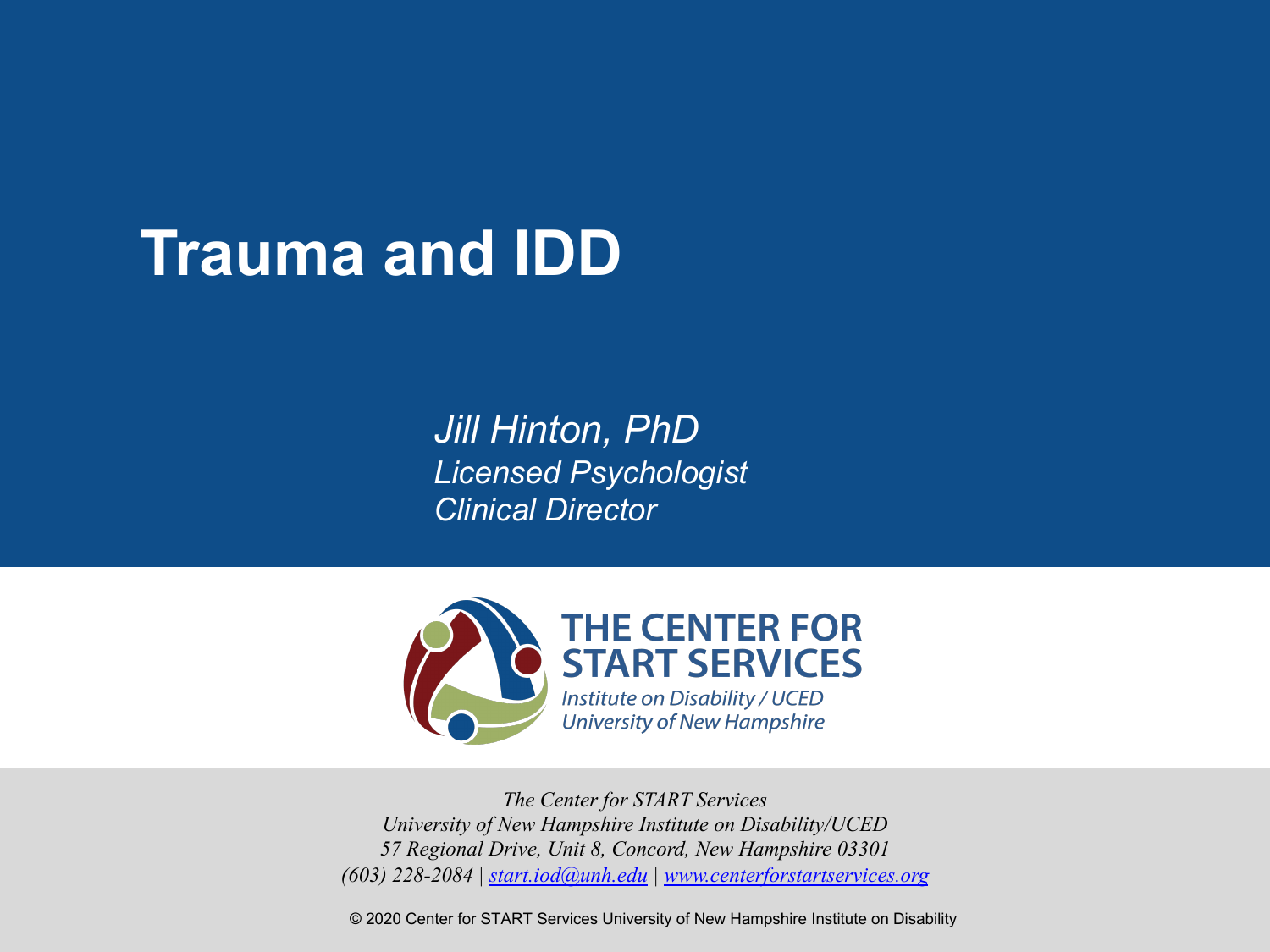

### **Trauma Informed Care Approach** *SAMHSA*

#### **The 3 E's of trauma**:

*Individual trauma results from an EVENT, series of events, or set of circumstances that is EXPERIENCED by an individual as physically or emotionally harmful or life threatening and that has lasting adverse EFFECTS on the individual's functioning and mental, physical, social, emotional, or spiritual well-being.* 

#### **The 4 R's of trauma informed approach:**

- § *Realizing* the prevalence of trauma
- § *Recognizing* how trauma affects all individuals involved with the program, organization, or system, including its own workforce
- *Responding* by putting this knowledge into practice
- *Resisting* re-traumatization

*A trauma informed approach is inclusive of trauma-specific interventions, whether assessment, treatment or recovery supports, yet it also incorporates key trauma principles into the organizational culture.*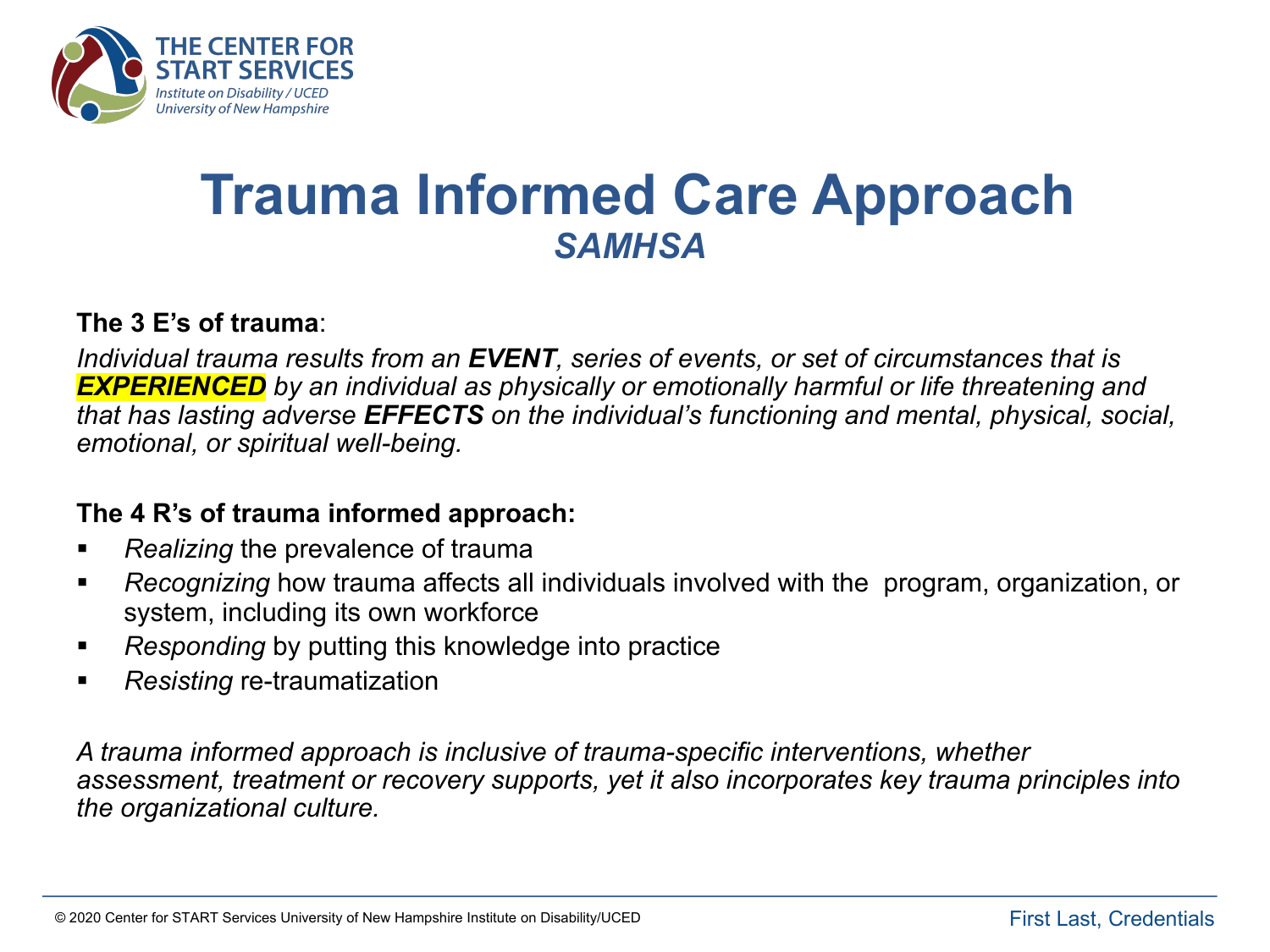

- People with intellectual and other development disabilities (IDD) are at an increased risk for experiencing mental health symptoms, with approximately 40% meeting criteria for a psychiatric disorder
- While the etiology of mental health symptoms among persons with IDD is multifactorial, experiencing adverse and stressful life events play an important role in the development and maintenance of mental health symptoms among this population.
- Exposure to traumatizing life events is higher for people with IDD. Commonly occurring traumatic events include, but are not limited to, separation from family members and friends, frequent moves between residential placements, loss of relationships, bullying, and stigma.
- Individuals with IDD, both children and adults, experience significantly higher rates of interpersonal trauma as well. This includes both physical assault and sexual abuse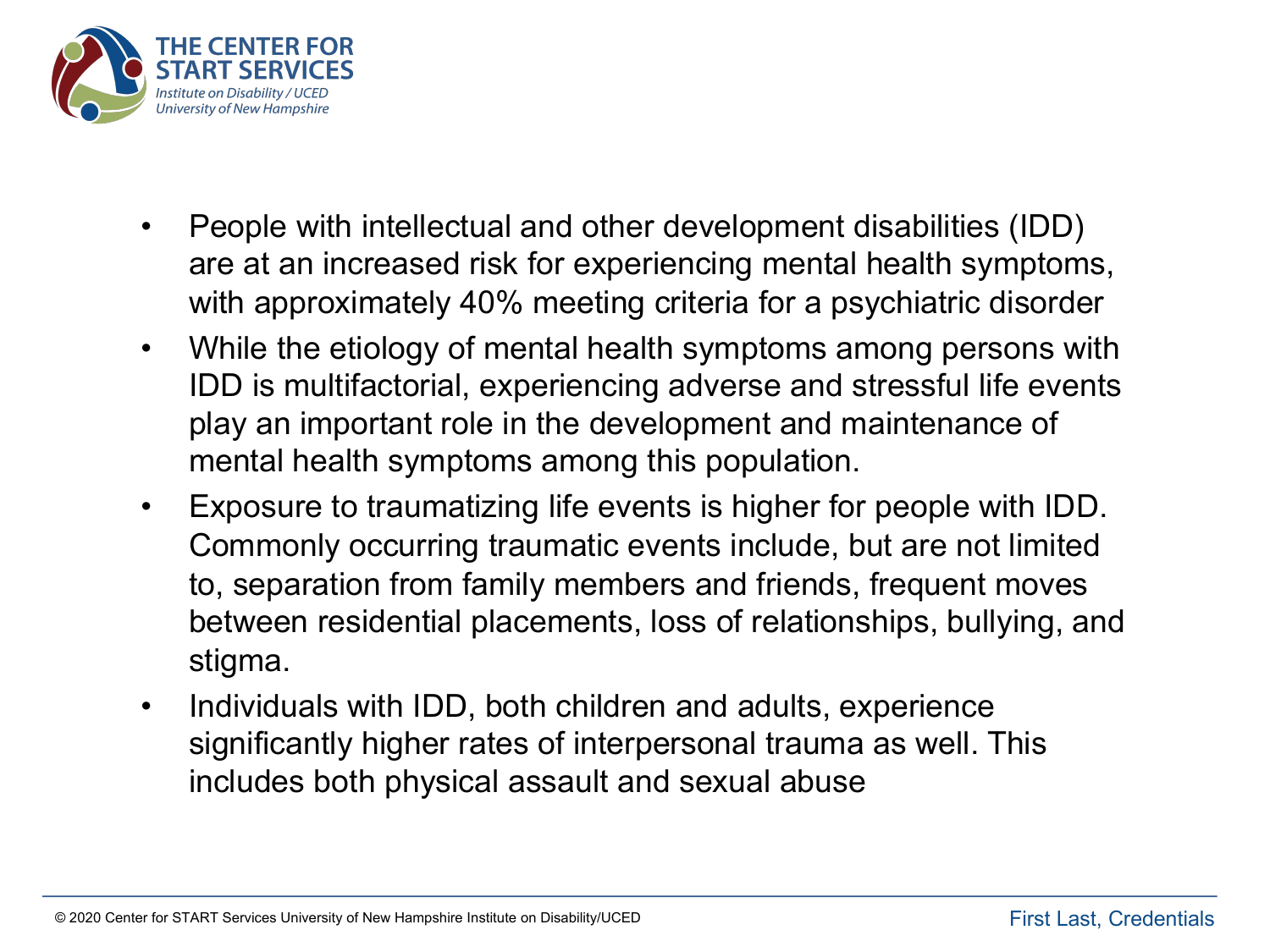

### **Trauma in IDD:**

### *Estimates as high as 90%*

### *4-10 X more likely to be sexually abused*

More likely to experience negative life events:

serious illness or injury, hospitalization, separation from family, domestic violence, neglect, frequent changes in caregivers Bullying Exclusion from social activities

Life losses that are common to all of us may result in complicated or traumatic grief Change in caregiver Friends moving away Death of family members Change in teacher Moving

*A broader range of life events appear to be experienced as traumatic and may contribute to the development of PTSD*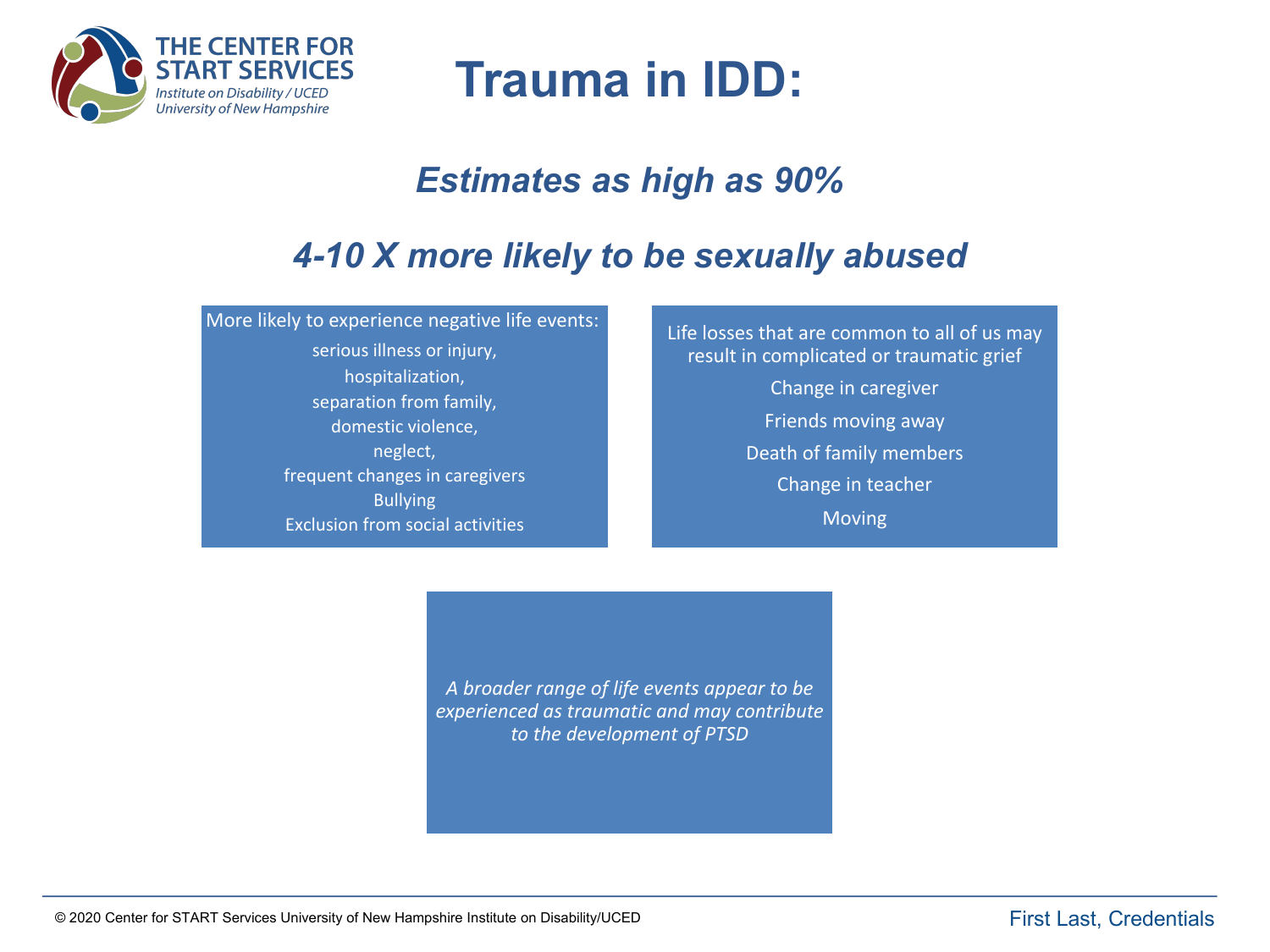

# **What is Executive Functioning?**



Executive Functioning is a set of mental processes that helps connect past experience with present action



People use it to perform activities such as planning, organizing, strategizing, paying attention to and remembering details, and managing time and space.



This ability allows us to adapt and perform in everyday life by recognizing the significance of unexpected situations and to make alternative plans when unusual events interfere with normal routines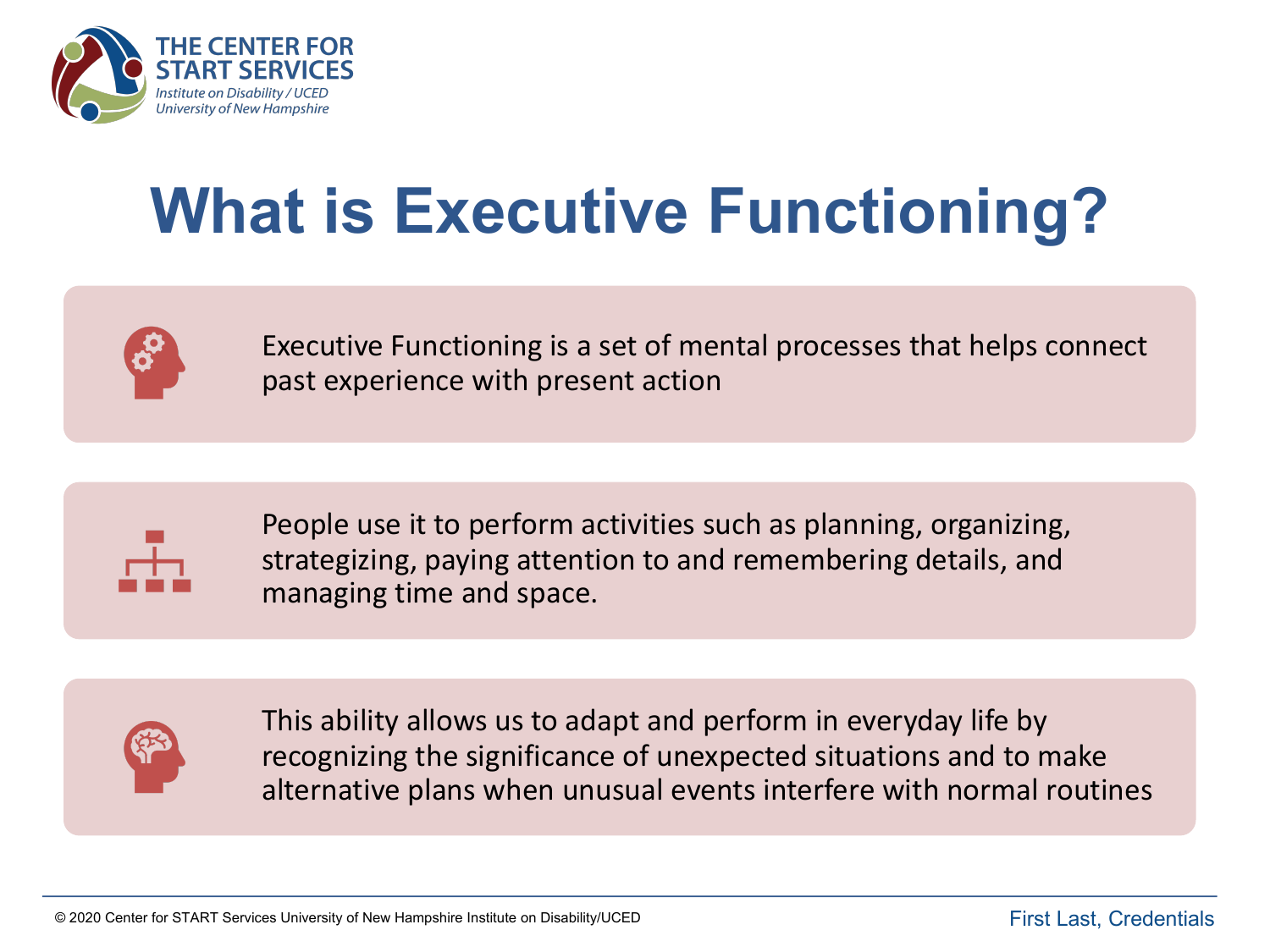

# **Iniversity of New Hampshire**<br> **The Brain and Executive Function**

Occurs primarily in the prefrontal cortex/frontal lobes.

This region of the brain is more sensitive to stress than any other

Even **mild stress** can flood the prefrontal cortex with the neurotransmitter dopamine, which causes **executive functioning to shut down** (Diamond, 2010)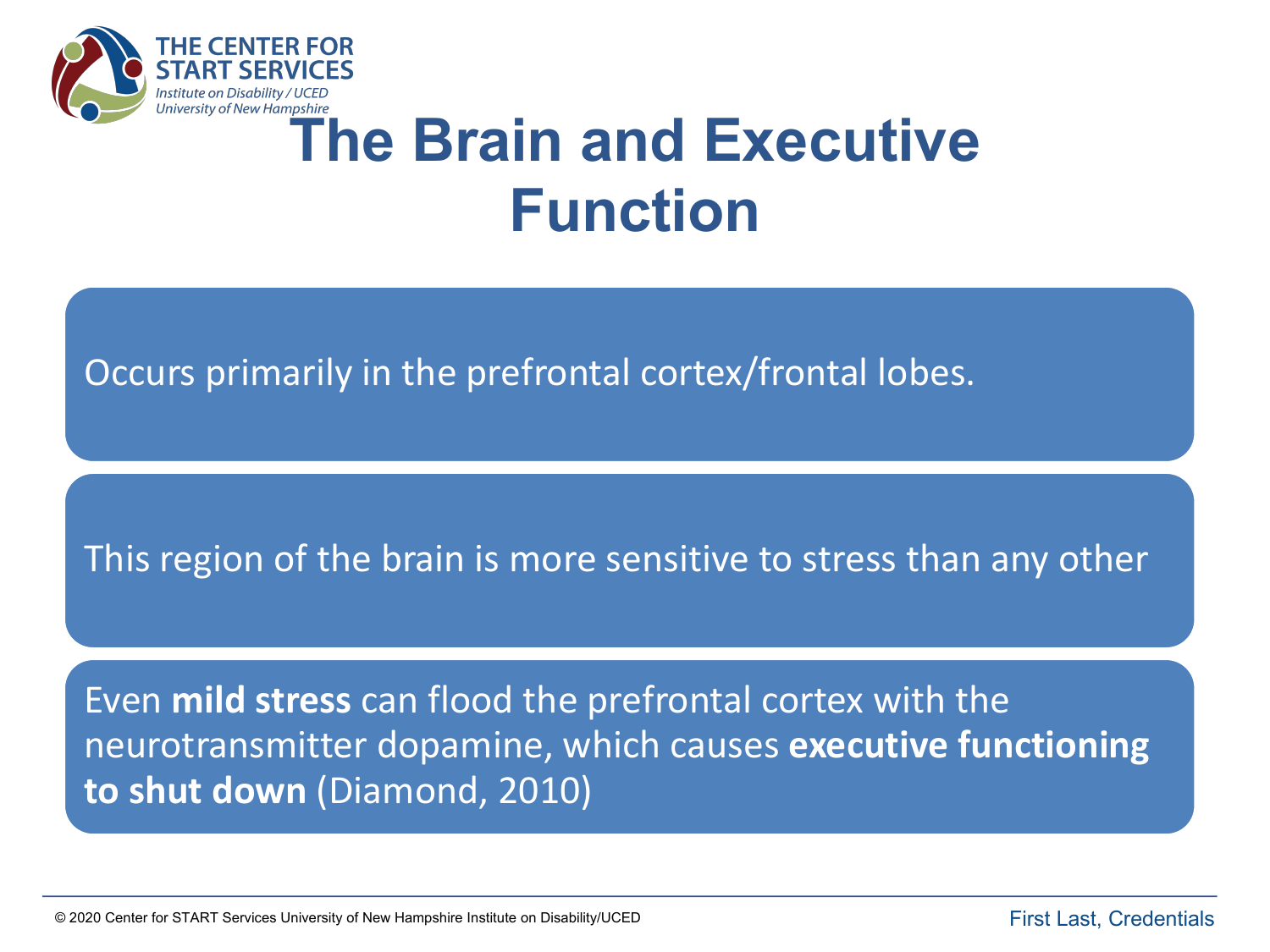

## **What Does EF Allow You To Do?**

- Start
- Stop
- **♦ Change/shift**
- ² **Hold – working memory**
- Modulate
- Organize
- Orchestrate

K. Benedict

² **Monitor – self-regulate, inhibit**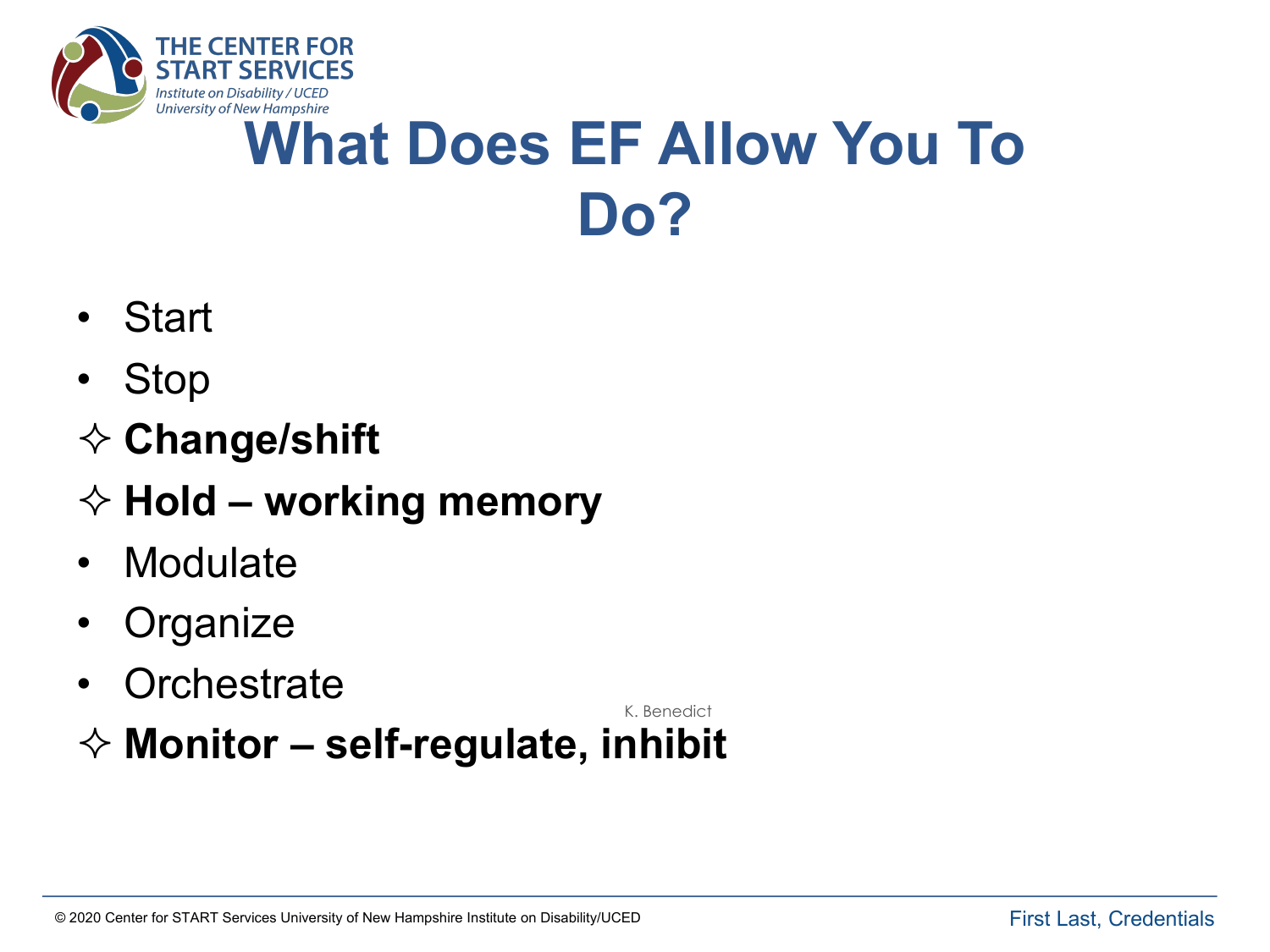

### **What Do Executive Function Deficits Look Like?**

### **Difficulty with…**

- **Impulse control** may blurt out inappropriate things, take risks, strike out at others
- **Emotional control** may overreact, difficulty dealing with criticism, difficulty handling when things go wrong
- **Flexible thinking**  difficulty being adaptable, problem-solving, seeing a different perspective
- **Working Memory**  short term memory issues, learning from the past, understanding cause & effect (consequences)
- **Self-Monitoring**  may not understand or be surprised by their mistakes
- **Planning & Prioritizing** difficulty knowing what should be done first, or what's more important
- **Task initiation**  no idea where to begin, need prompts or help even with well- known activity
- **Organization**  lose train of thought, lose items, etc.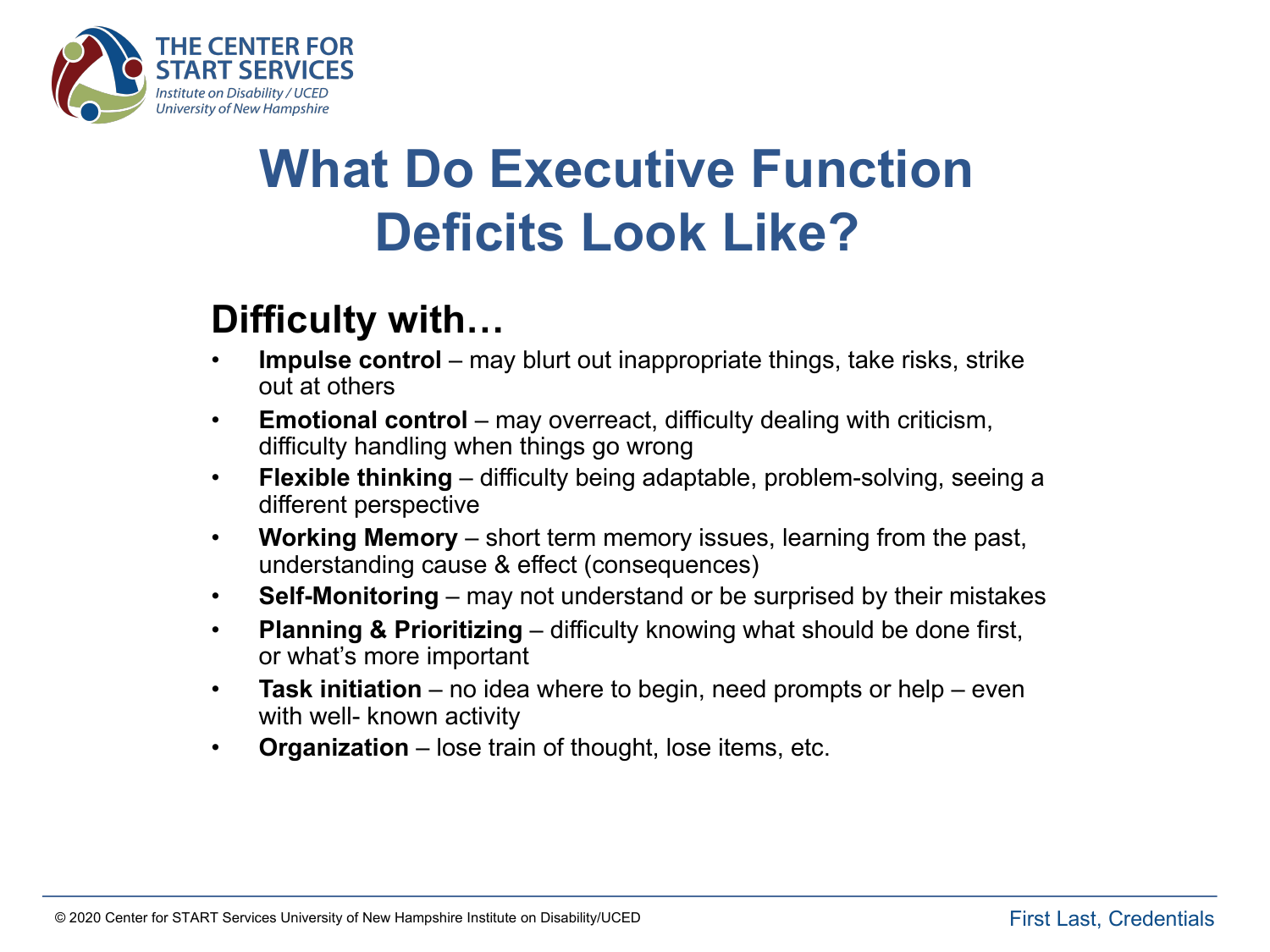

# **The Brain and Trauma**

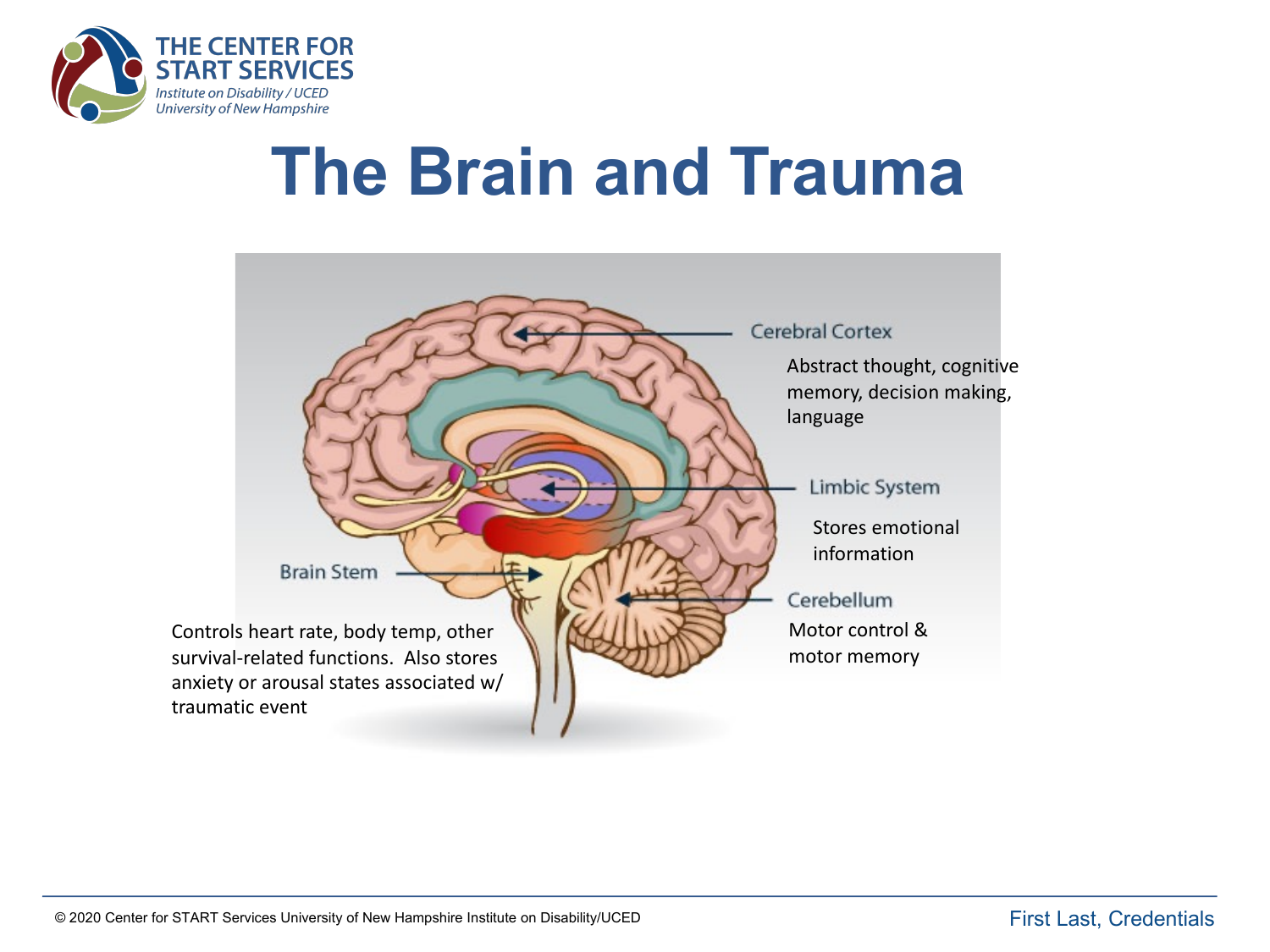

## **Trauma and the Developing Brain**

- Trauma is a "neuro-developmental insult" and impacts the development of the brain as well as psychological processes
- Traumatic exposure disrupts the development of self-regulatory processes – leading to chronic affect dysregulation, destructive behavior towards self and others, learning disabilities, dissociative problems, somatization, and distortions in concepts of self and others
- The brain responds differently after trauma **less executive functioning** and more "fight or flight"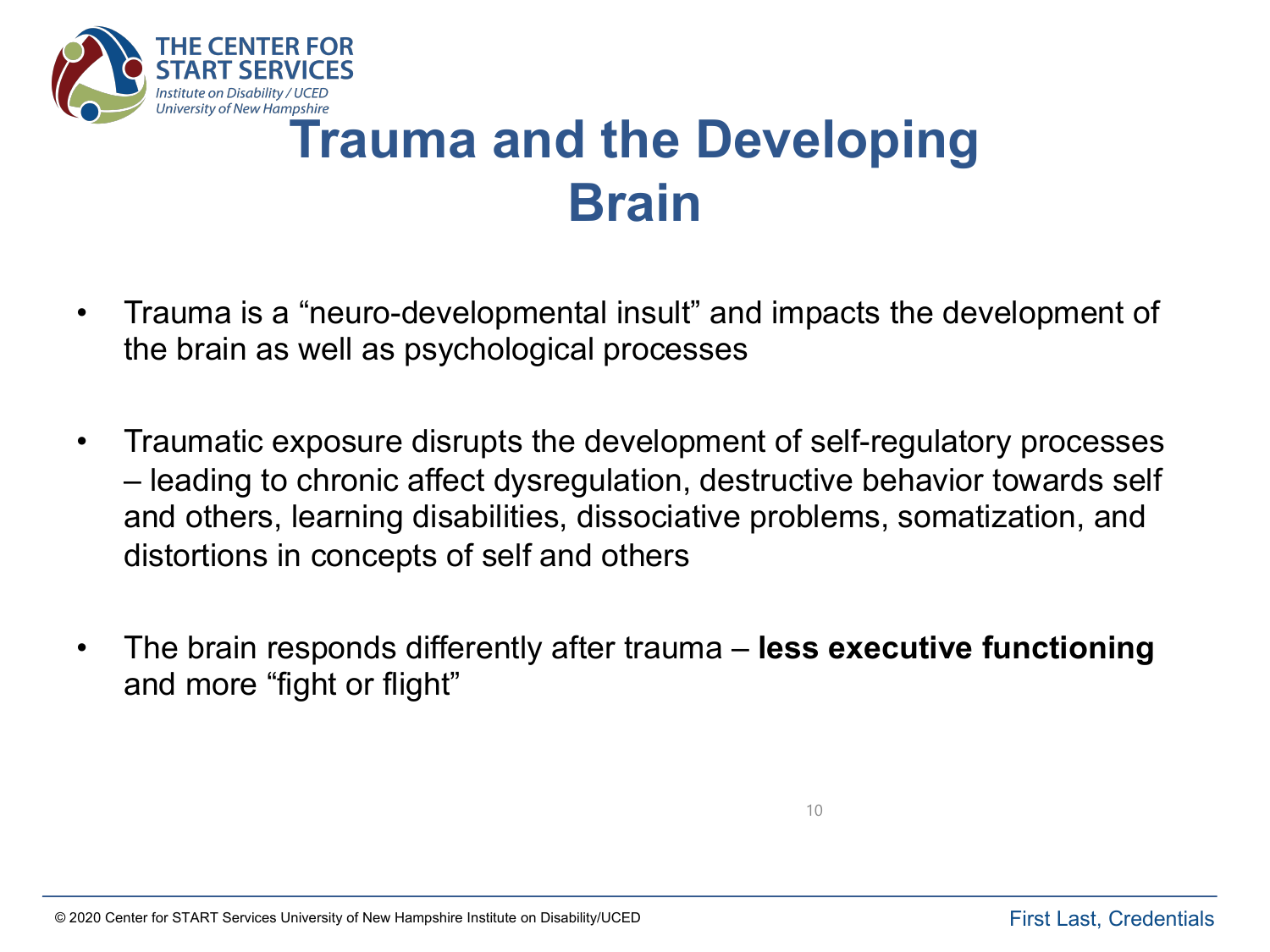

# **What Trauma Might Look Like…**

*Intrusive Symptoms – Memories, flashbacks, dreams, physiological symptoms Reliving the experience* 

•In IDD*,* re-experiencing the traumatic event may manifest in symptoms that are more overtly behavioral (concrete) and may include self-injurious behavior and trauma-specific re-enactments. Re-enactments can look quite bizarre and it is important to distinguish such symptoms from psychotic disorder symptoms

*Avoidance and emotional numbing*

•IDD, this can sometimes be seen or described as noncompliance

*Alteration in cognition and mood – negative beliefs about self or others, negative emotional state.*

•In IDD, negative emotional state may present in externalizing behaviors.

*Alterations in arousal – hypervigilance, irritable behavior, exaggerated startle response, aggression.*

•In IDD, aggressive behavior is often described as 'coming out of nowhere'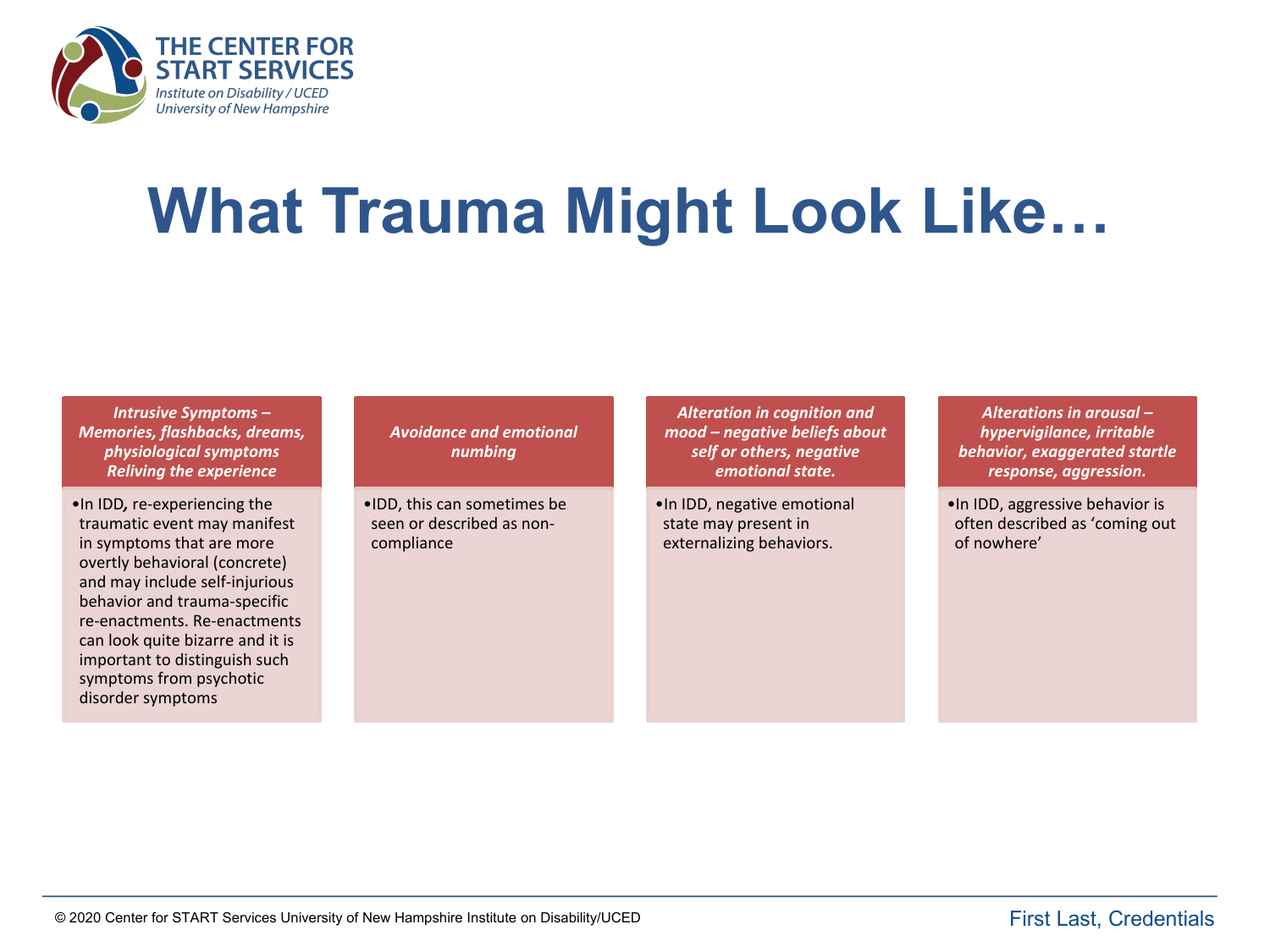

### **"the state becomes a trait"**

Rather than recognizing a trauma-based brain state, or attempt to manage or prevent fear, an incorrect diagnosis based on externalized presentation may result:

- o ADHD
- o DMDD
- o Bipolar Disorder
- Intermittent Explosive Disorder
- **Impulse Control Disorder**
- o Oppositional Defiant Disorder
- **Disruptive Behavior Disorder**
- o Obsessive Compulsive Disorder
- o Schizophrenia
- **Borderline Personality Disorder**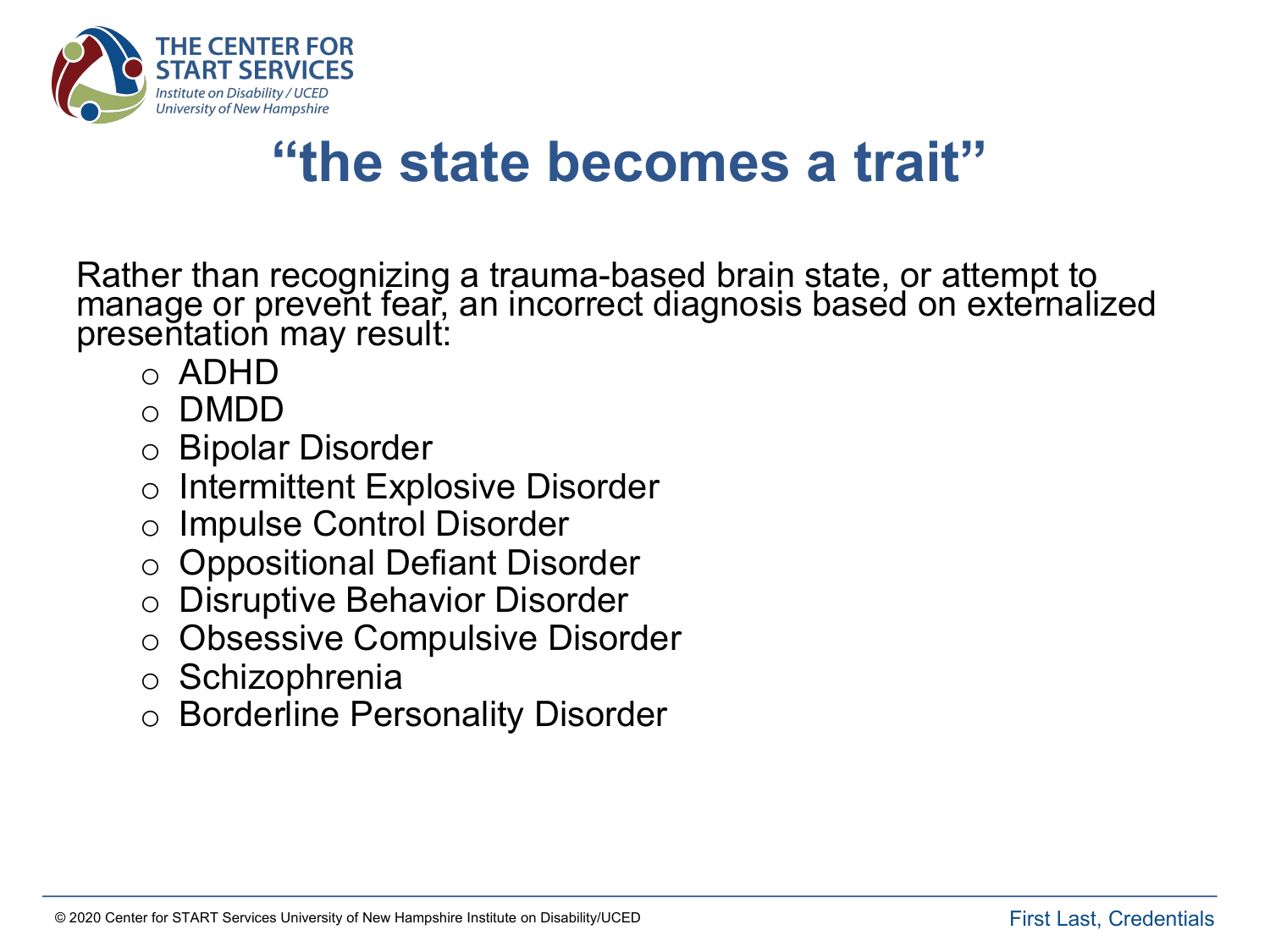

### **People Who Have Experienced Trauma**

#### **Can have difficulty with:**

- Managing "big" emotions
- Chronic irritability/anxiety that interferes with problem solving
- Empathy
- Expressing concerns/needs into words
- Taking into account the wider context of a situation
- Appreciating how one's behavior impacts other people
- Working in groups/connecting with others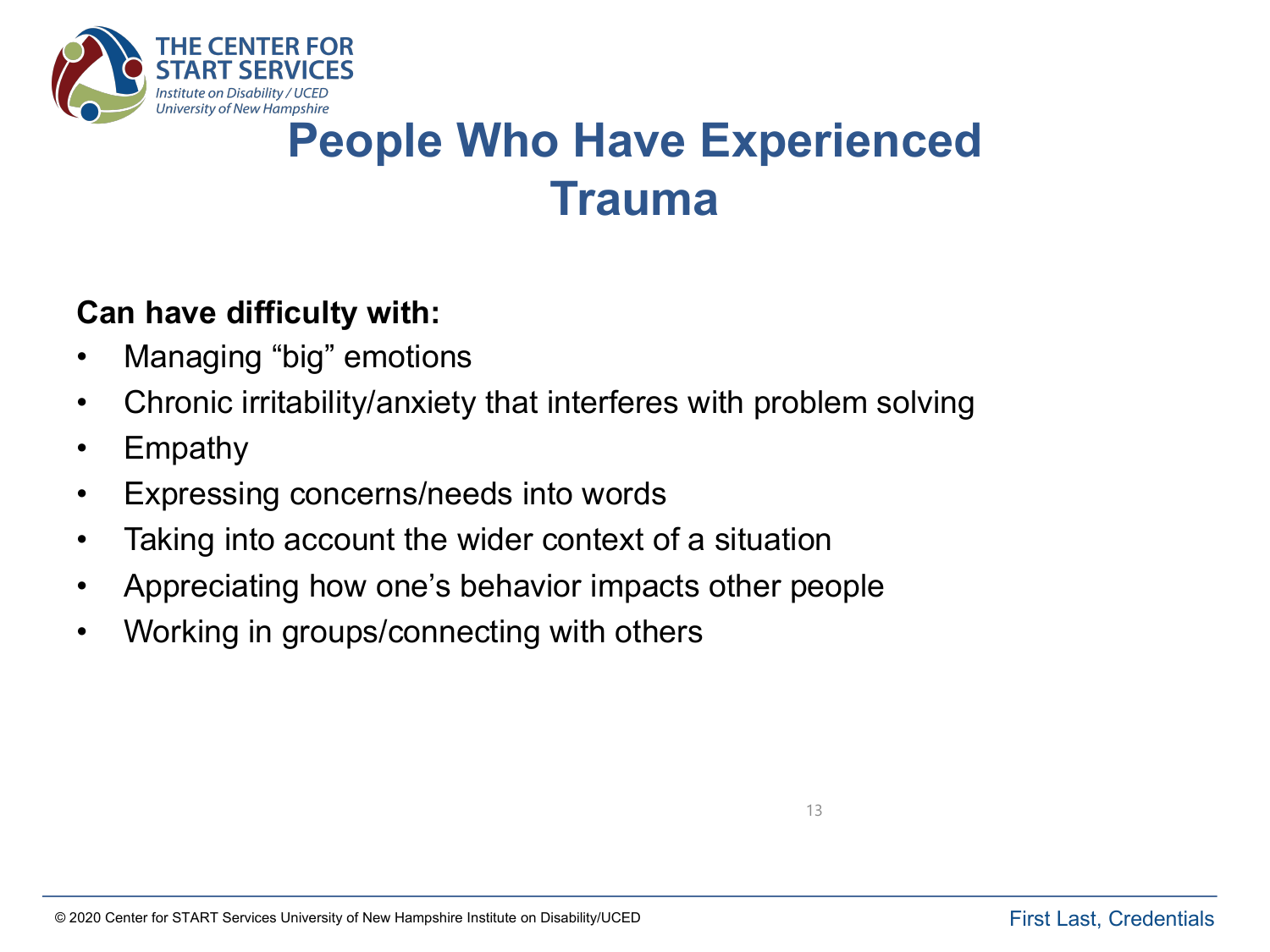

## **The good news…**

We can create environments that promote resiliency for people who have experienced trauma.

When we see the *search for safety* in behavior, we use it to promote healing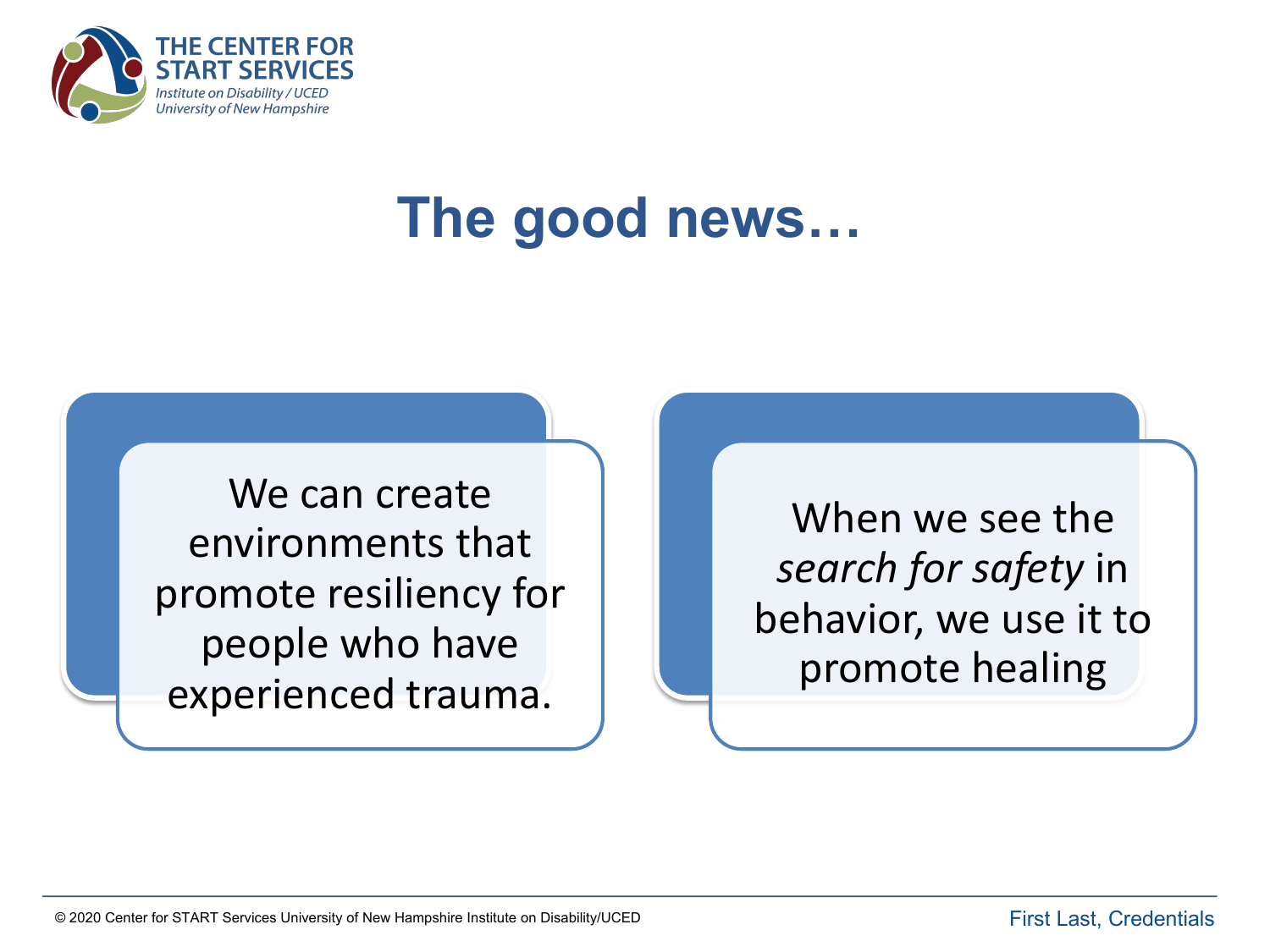

# **What Does Not help?**

Assuming all behavior is an intentional/deliberate attempt to "manipulate"

Assuming the person has control over behavior in a stressful situation

Assuming it's "personal" 55

6

Oversimplified focus on contingencies



Restriction or control (fuels feelings of powerlessness and may increase agitation)



Expecting that re-exposure or discussing their trauma will decrease "outbursts"